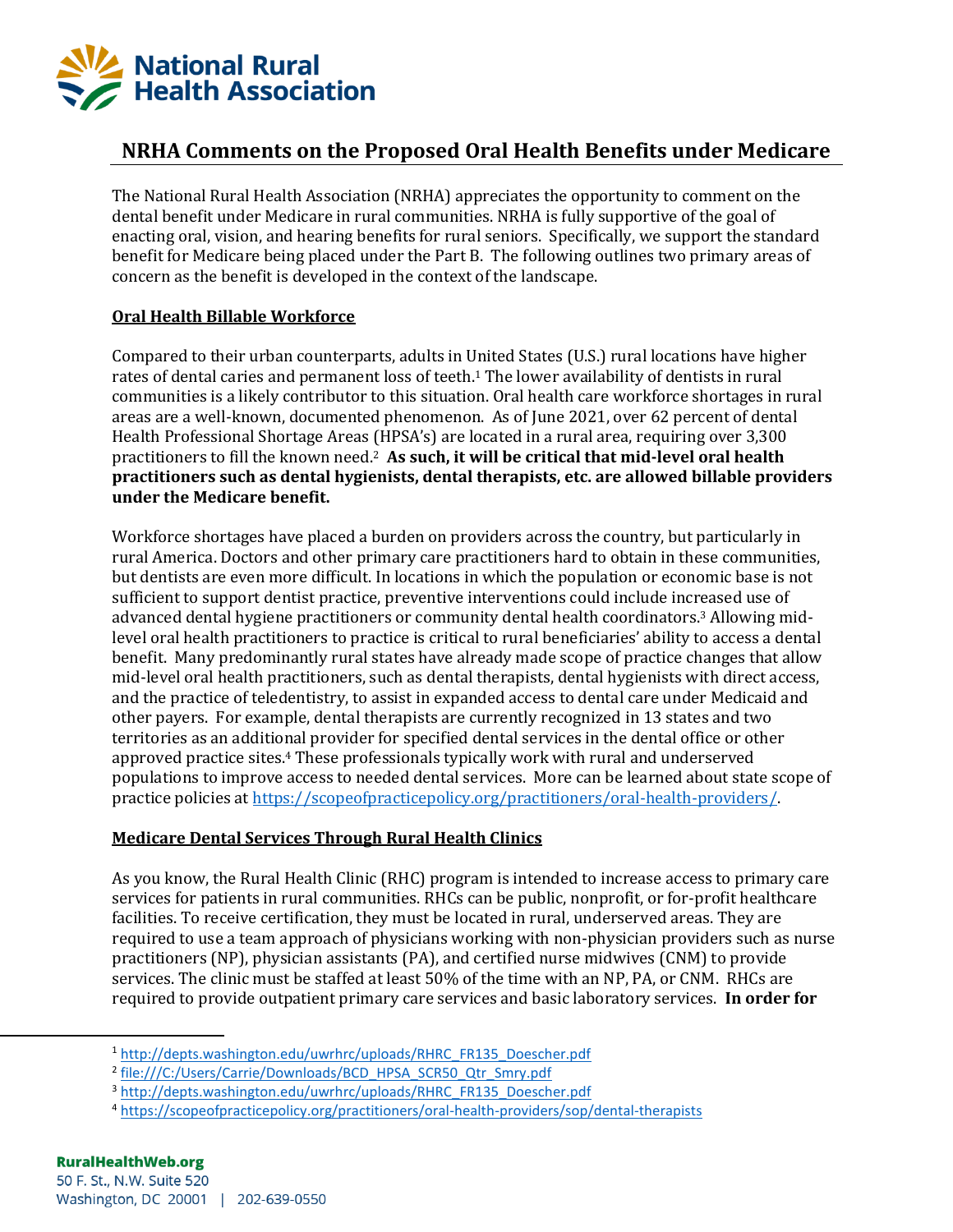**L** National Rural **Health Association** 

> **RHCs to be able to participate in the Medicare dental, vision, and hearing benefits, the appropriate provider types will need to be included in the RHC authorizing statute at 1861 (aa) (1) (B) of the Social Security Act.5 Similar to the above comment, NRHA recommends the full range of mid-level practitioners associated with these services are included as allowable providers.**

The main advantage of RHC status is enhanced reimbursement rates for providing Medicare and Medicaid services. Unlike other rural physicians, who are paid on the fee schedule, or Federally Qualified Health Centers, who are paid on a PPS rate, RHCs are reimbursed an all-inclusive rate (AIR) for medically-necessary primary health services and qualified preventive health services furnished by an RHC practitioner.<sup>6</sup>

**NRHA recommends that preventive services under the Medicare dental benefit be paid as part of the RHC AIR.** However, when it comes to more complex procedures involved with restorative care or DME (such as dentures) we believe it would make sense to pay for these through a fee schedule.

**Very few RHCs currently provide oral health services.<sup>7</sup>** Given the staffing and equipment costs associated with adding new oral health service lines, it is likely to not be financially feasible to include anything more than preventative services under the AIR caps of \$100 as April 1, 2021 (increasing to \$190 in 2028).

**Congress could incentivize greater RHC participation** by reassessing the December 2020 Consolidated Appropriations Act (CAA), 2021, which imposed changes to RHC payment methodology, particularly as it relates to provider-based (PB) RHCs. By subjecting all new providerbased RHCs to an upper payment limit (those created after 12/31/20) and tying those that were eligible for grandfather status to their 2020 rates, NRHA believes it won't be financially viable to bring on this benefit beyond preventive services. Simply put, reimbursing dental visit beyond preventive services at the \$190 upper payment limit come 2028 doesn't seem reflective of the true cost of ramping up and providing services.

## **Technical Assistance for Rural Oral Health Providers**

NRHA is concerned that rural providers more broadly, but RHCs in particular, may be slow to take up a dental practice in their facility. Rural providers operate on tight margins. Reimbursement concerns are among the top we've heard from our members (as described above), but we've also heard concerns about footing the bill for initial capital (devices, chairs, etc.). **NRHA recommends Congress consider a grant program for rural providers to invest in the capital needed to operate a dental benefit.** These funds could be provided through the existing Medicare Rural Hospital Flexibility Program, which works with rural providers including RHCs. It could also be modeled off the [Rural Health Innovation Act](https://www.congress.gov/bill/117th-congress/senate-bill/2450) introduced by Senator Hickenlooper this summer. His legislation creates innovation grants for rural health providers to expand urgent care services. NRHA believes something similar could be created to allow rural providers to expand dental services.

[MLN/MLNProducts/Downloads/RuralHlthClinfctsht.pdf](https://www.cms.gov/Outreach-and-Education/Medicare-Learning-Network-MLN/MLNProducts/Downloads/RuralHlthClinfctsht.pdf)

<sup>5</sup> [https://www.ssa.gov/OP\\_Home/ssact/title18/1861.htm](https://www.ssa.gov/OP_Home/ssact/title18/1861.htm)

<sup>6</sup> [https://www.cms.gov/Outreach-and-Education/Medicare-Learning-Network-](https://www.cms.gov/Outreach-and-Education/Medicare-Learning-Network-MLN/MLNProducts/Downloads/RuralHlthClinfctsht.pdf)

<sup>7</sup> <http://muskie.usm.maine.edu/Publications/rural/WP44/Rural-Health-Clinics-Safety-Net.pdf>